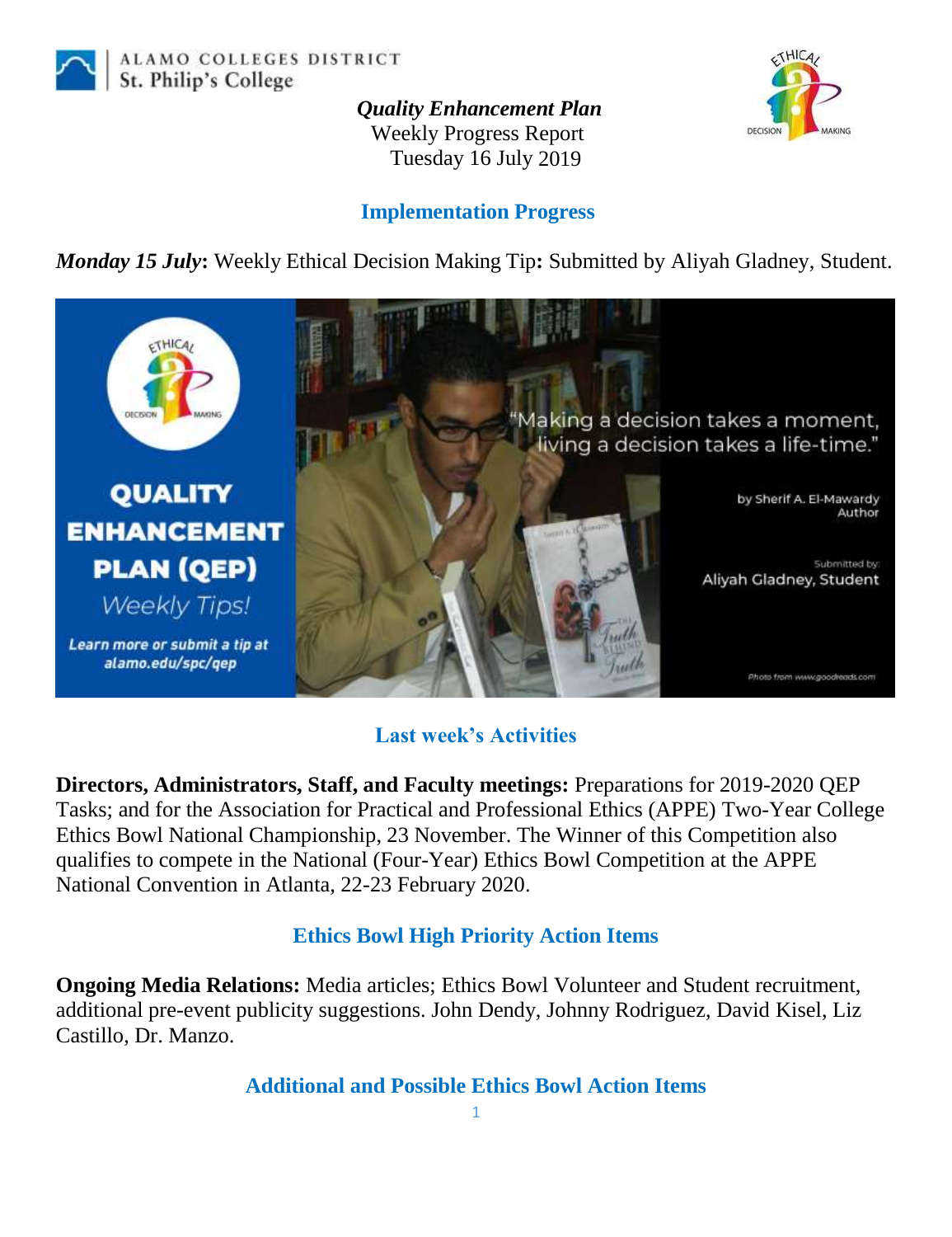**Possible field trip:** Society for American Archaeology 15<sup>th</sup> Annual Ethics Bowl. 22-26 April 2020, Austin. **<https://www.saa.org/annual-meeting/ethics-bowl>** . David Kisel.*\*Note:* Teams made up of more than one institution are allowed. All team members must be registered for the 84th Annual Meeting in order to participate. **[https://www.saa.org/annual-meeting/ethics](https://www.saa.org/annual-meeting/ethics-bowl/ethics-bowl-archive)[bowl/ethics-bowl-archive](https://www.saa.org/annual-meeting/ethics-bowl/ethics-bowl-archive)**

**Volunteer Descriptions; trainings; recruitment.** David Kisel, Liz Castillo, Dr. Manzo. **Judges and Moderators Descriptions; trainings; recruitment:** David Kisel, Liz Castillo, Dr. Manzo.

# **2019 Summer Upcoming and Recently Confirmed QEP Events**

**2019 Association for Practical and Professional Ethics (APPE) Ethics Bowl Summer Workshop:** Dr. Manzo, 19-21 July. DePauw University.

**2019 SACSCOC** Institute on Quality Enhancement and Accreditation**:** VP Dawson, Liz Castillo, David Kisel, 21-24 July, Dallas.

**Faculty-Student Best Practices sharing:** Early College / Dual Credit High School (DC/ECHS) Faculty**.** Dr. Fenton, DC/ECHS Coordinator; Renita Mitchell, Mathematics Department Chair. Friday 2 August.

**Faculty-Student Best Practices sharing:** SPC Early College High School (ECHS) New Faculty Orientation. TBA.

**Professional Development Week:** Faculty Workshop, Tuesday 20 August. 11:30-1, SLC 126.

**Employee Development Day:** Training for Ethics Bowl Judges and Moderators. TBA.

# **2019-2020 New Initiatives**

**Faculty-Student Best Practices sharing: 1.** Social and Behavioral Sciences; and 2. Communications and Learning Dept Faculty. Professional Development Week (to include DC/ECHS mentors and adjuncts), Saturday 17 August; 2. Follow-up during semester.

**Engage students in Ethical Decision-making learning opportunities** / **Faculty-Student Best Practices Sharing:** New and returning student Orientation, Early Childhood and Family Studies, Wednesday 28 August, 6 pm, CHP 137.